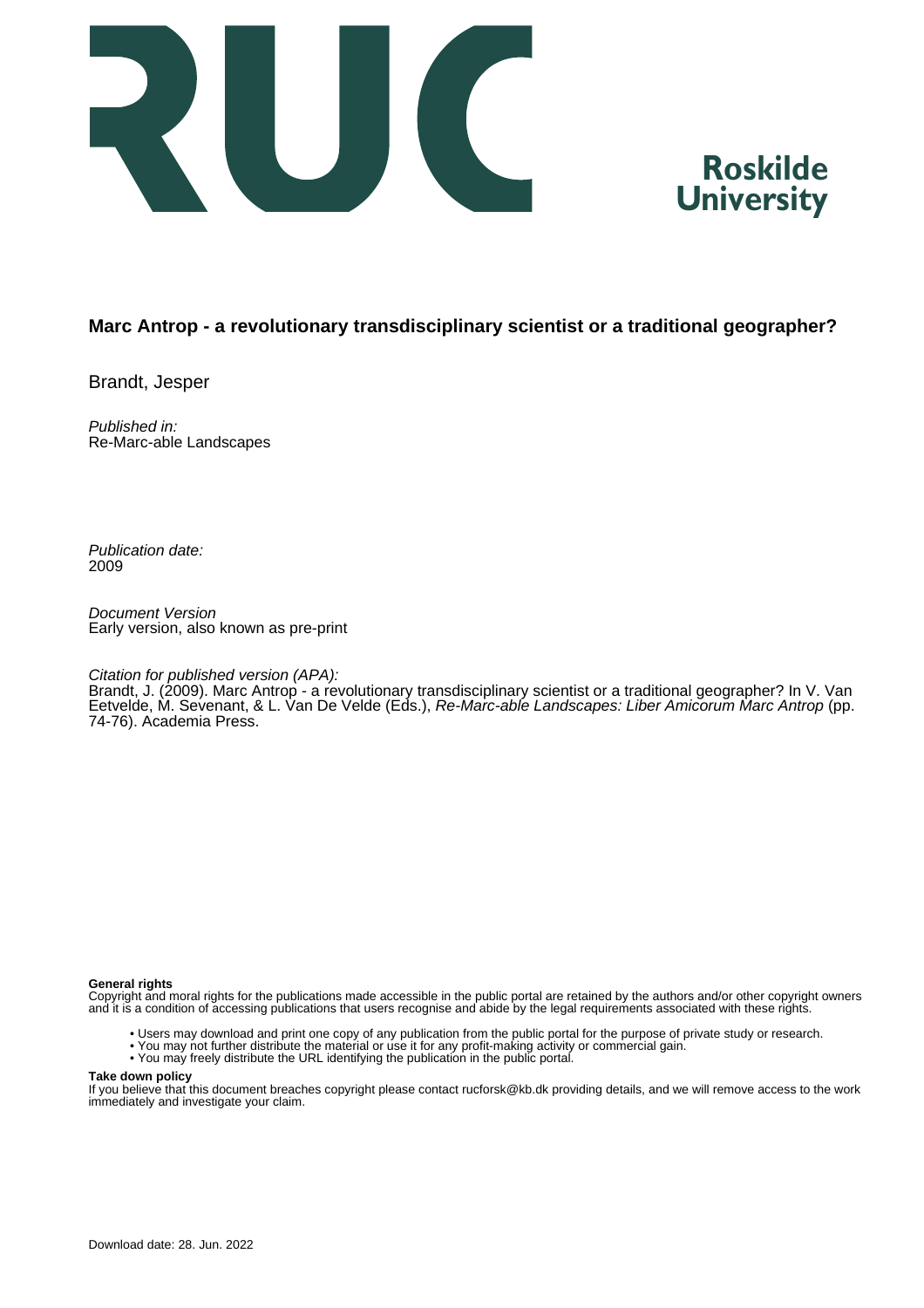# Marc Antrop - a revolutionary transdisciplinary scientist or a traditional geographer?

Few people might consider Marc Antrop to be a radical revolutionary. Within his academic life he certainly is: always at the edge of the disciplines, where the battles of scientific development and cooperation for the solution of practical problems of the real world are fighted. He has been an outstanding and vigorous fighter for integration in landscape research.

Somebody might find this as a surprise. Marc neither looks as nor behaves as a typical fighter. By nature he rather prefers diplomacy, arguments, cooperation and sense of diversity. But as long as I have known him, he was always eager to challenge accustomed ideas, and to brake down established schemes of scientific thinking and behaviour. Not just in words, but also in practice.

I met Marc at the first international seminar of the International Association for Landscape Ecology (IALE) in October 1984. IALE was founded in 1982 as a broad interdisciplinary scientific organization within landscape science, including professional landscape practicians. Tree main problems have faced IALE since the very beginning: to ensure landscape science collaboration (1) between east and west, (2) between disciplines across the boundaries of nature science, social science and humanities, and (3) between academic disciplines and professionals such as agronomists, foresters, landscape architects and planners.

This first seminar of IALE was held at Roskilde University Center (RUC), Denmark. This was partly due to the need for a neutral place following the foundation based on a close cooperation between landscape ecologist in the former Eastern and Western Europe. Each of these scientific communities developed strongly but separately in the 60ties and 70ties during the cold war. But it was also due to RUC's landscape ecological research, taking advantage of the special possibilities at this new university, fulfilling many of the expectations to interdisciplinarity, project- and practice orientation. The University was established in the 1970ties, shortly after the student revolt, developing in a radical way fully reflecting the time after 1968. The method of working of RUC was focusing on problem-oriented research and an interdisciplinary, practice-oriented, groups-work-based learning practice among enthusiastic students, with a minimum of bureaucratic regulation.

Marc immediately felt at home at our University. In fact, through many years of cooperation, he proofed to be a better representative of the best qualities of such a loose and flexible structure that most colleagues at RUC, today back in a rather normal disciplinary academic tradition. He liked the open atmosphere and culture of working and tried to introduce and apply it in the small groups of landscape research and management courses in his home-department in Ghent.

The logo of Roskilde University is a coral, with the text In tranquillo Mors – in fluctu Vitae: on the inner parts of the coral reef, the corals waste away due to the quiet, standing water, giving rise to standstill and death. On the edge, however, the coral grows strong and beautiful as an optimistic reaction to the wind and heavy sea constantly attacking the reef. This is the position of Marc. He goes gladly to the edge to meet the storm. When the storm turns into another direction, he runs to meet it there.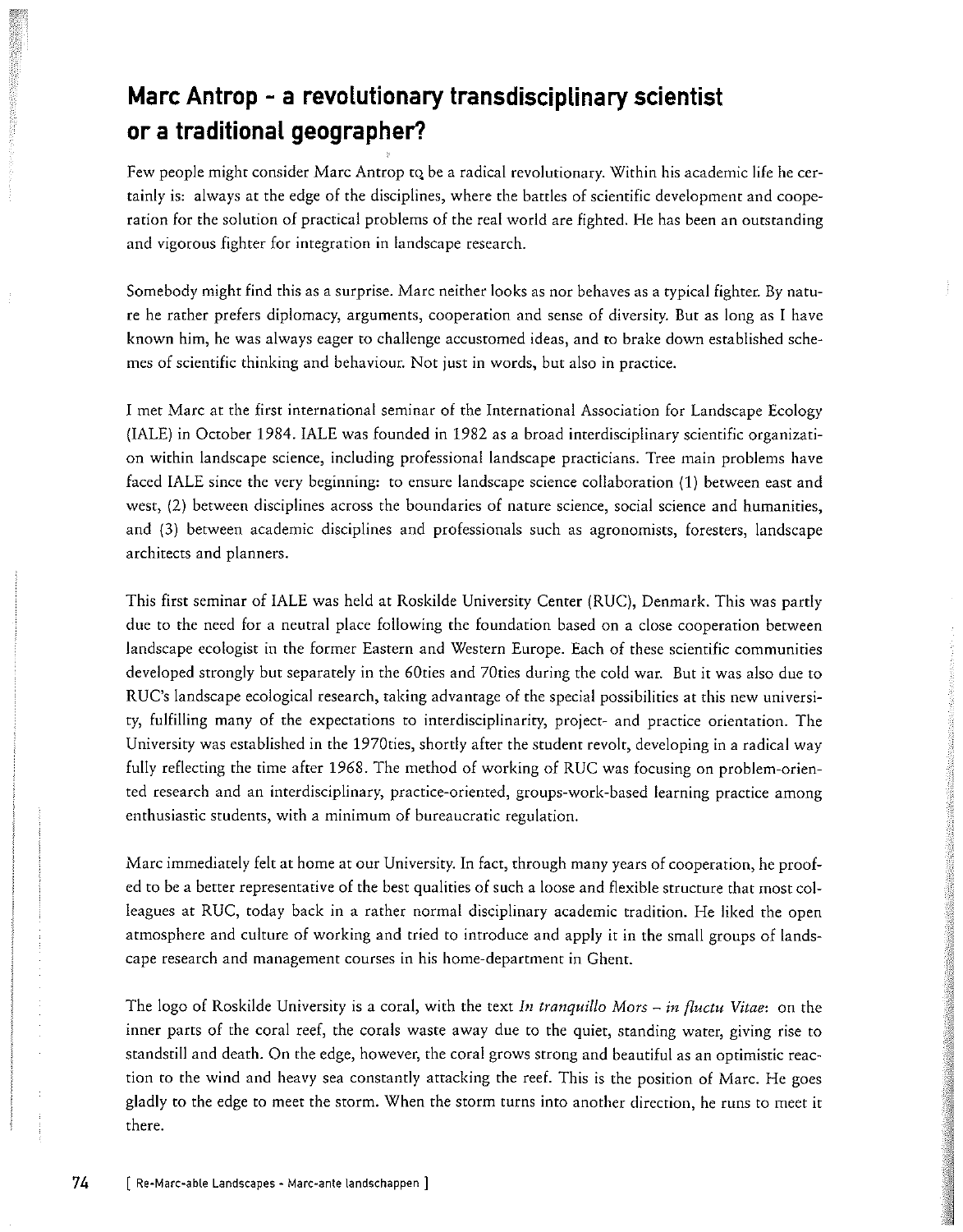Coming from a very classical geographical department, he joined IALE to enrich geography with the new inspirations from landscape ecology and all the very different disciplines and professions related to this area. He also added a lot in a variety of areas, from the development of spatial indices for the study of landscape heterogeneity over the broad study of landscape development in semi-urban areas to the history of geography and landscape science. The development of landscape ecology has certainly not been without tensions, e.g. between the very quantitative and model-oriented academic American landscape ecology, and the more qualitative, humanistic, stakeholder- and practice-oriented European tradition. Characteristic for Marc, he managed on the one hand to support a strong independent European development within landscape ecology with emphasis on the human aspects. At the same time, he jumped into the core of the very nature science-oriented American tradition as the European Associate Editor for the Journal Landscape Ecology, traditionally closely related to American landscape ecology.

Beside IALE, Marc has been very active in other European networks. He developed a good cooperation between landscape ecology and landscape historians, especially the Permanent European Conference for the Study of Rural Landscape (PECSRL). He has used much energy as ambassador for landscape ecology within European Landscape Architects, one of the most important groups of landscape practitioners, and has been in constant collaboration with a variety of institutions dealing with landscape planning and management in Eastern Europe.

Also at the internationally educational level, he has been radically active: in the beginning of the 90ties Marc initiated an Erasmus Programme for a European Certificate in Land Information Surveying. Students from different disciplines in Roskilde, Ghent, Limoges and Evora were put together in groups, travelling around to make land surveying project in different parts of Europe and incorporating the certificate as an addition to very different study plans. It was an extremely efficient and flexible way of studying. At the same time, the program worked well for the integration of the very different academic traditions among the European Universities involved. I remember once I proposed also to include some Dutch and German universities to strengthen the landscape ecological profile. Marc immediately turned down this idea: he was very aware that a too strong proliferation of specific theoretical or methodological schools would mean an end to the flexible collaboration among the very different traditions existing in Europe.

Marc has also constantly been on the staff-list of the many international PhD-courses being arranged within Landscape Ecology since the mid 90ties, thus being inspiring new generations of landscape researchers from different disciplines, not only in Europe, but from all over the world.

In this very systematic way, Marc has delivered a considerable contribution to the formation of a very broad coalition around landscape studies both within research, education and practice. This coalition will be extremely important in the coming years, when landscape changes and landscape adaptation without doubt will be main themes both in the necessary transformation towards sustainable development, but also in the endeavour of regional and local authorities to attract economic activities under globalised competitive conditions. Also for the implementation of the European Landscape Convention, to support the involvement of stakeholders and the general public in these processes, the close cooperation between different scientific disciplines and professional will be a necessary condition.